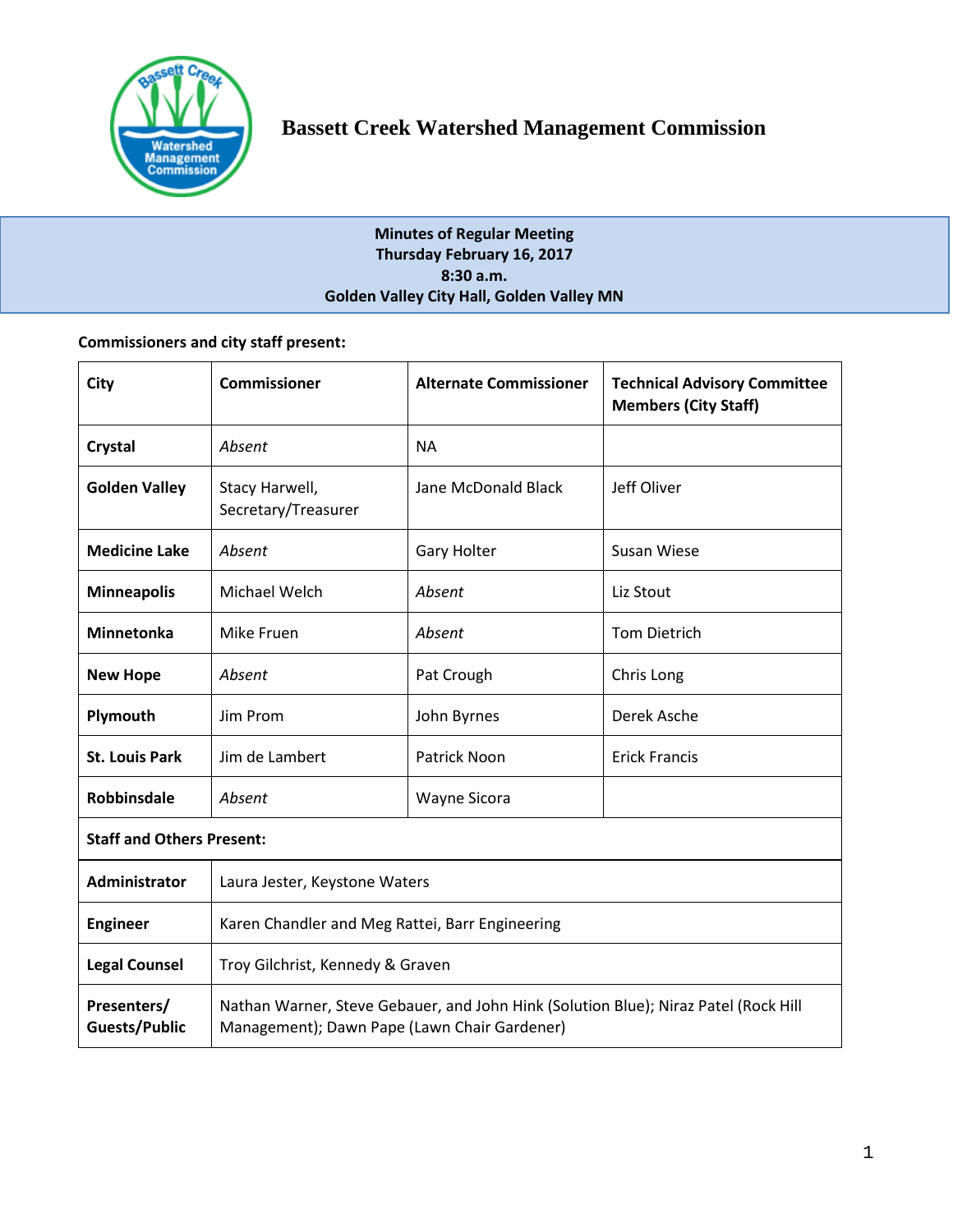### **1. CALL TO ORDER AND ROLL CALL**

On Thursday February 16, 2017 at 8:35 a.m. in the Council Conference Room at Golden Valley City Hall (7800 Golden Valley Rd.), Chair de Lambert called to order the meeting of the Bassett Creek Watershed Management Commission (BCWMC) and asked for roll call to be taken. The city of Crystal was absent from the roll call.

## **2. CITIZEN FORUM ON NON-AGENDA ITEMS**

No comments from citizens.

### **3. APPROVAL OF AGENDA**

Administrator Jester requested the addition of item 6Aiii – Consider Agreement with City of Plymouth Regarding Agora Development Project.

**MOTION:** Commissioner Welch moved to approve the agenda as amended. Commissioner Prom seconded the motion. Upon a vote, the motion carried 8-0. [City of Crystal was absent from the vote.]

## **4. CONSENT AGENDA**

**MOTION:** Commissioner Prom moved to approve the consent agenda. Alt. Commissioner Holter seconded the motion. Upon a vote, the motion carried 8-0. [City of Crystal was absent from the vote.]

The following items were approved as part of the consent agenda: the January 19, 20147 Commission Meeting Minutes, the February 2017 Financial Report, the payment of invoices, resolution 17-03 designating depositories for BCWMC funds; designation of *Finance and Commerce* of the official new publication of the BCWMC; reimbursement to the City of New Hope for Northwood Lake Improvement Project Expenses; contract with HDR, Inc. for website hosting and assistance; French Regional Park Street Improvement Project; contract with Wenck Associates for 2017 lake monitoring; and setting a March 2<sup>nd</sup> Technical Advisory Committee meeting.

The general and construction account balances reported in the February 2017 Financial Report are as follows:

| <b>Checking Account Balance</b>           | \$568,263.42    |
|-------------------------------------------|-----------------|
| TOTAL GENERAL FUND BALANCE                | \$568,263.42    |
| TOTAL CASH & INVESTMENTS ON-HAND (2/8/17) | \$2,206,833.18  |
| CIP Projects Levied - Budget Remaining    | (52,768,007.26) |
| Closed Projects Remaining Balance         | (5561, 174.08)  |
| 2011-2015 Anticipated Tax Levy Revenue    | \$11,653.66     |
| 2016 Anticipated Tax Levy Revenue         | \$11,043.54     |
| Anticipated Closed Project Balance        | (\$538,476.88)  |

#### **5. ORGANIZATIONAL MEETING**

#### **A. Introduce New Commissioners**

Chair de Lambert introduced Jim Prom, the new primary Commissioner representing the City of Plymouth, John Byrnes, the new Alternate Commissioner representing the City of Plymouth, and noted that Wayne Sicora was in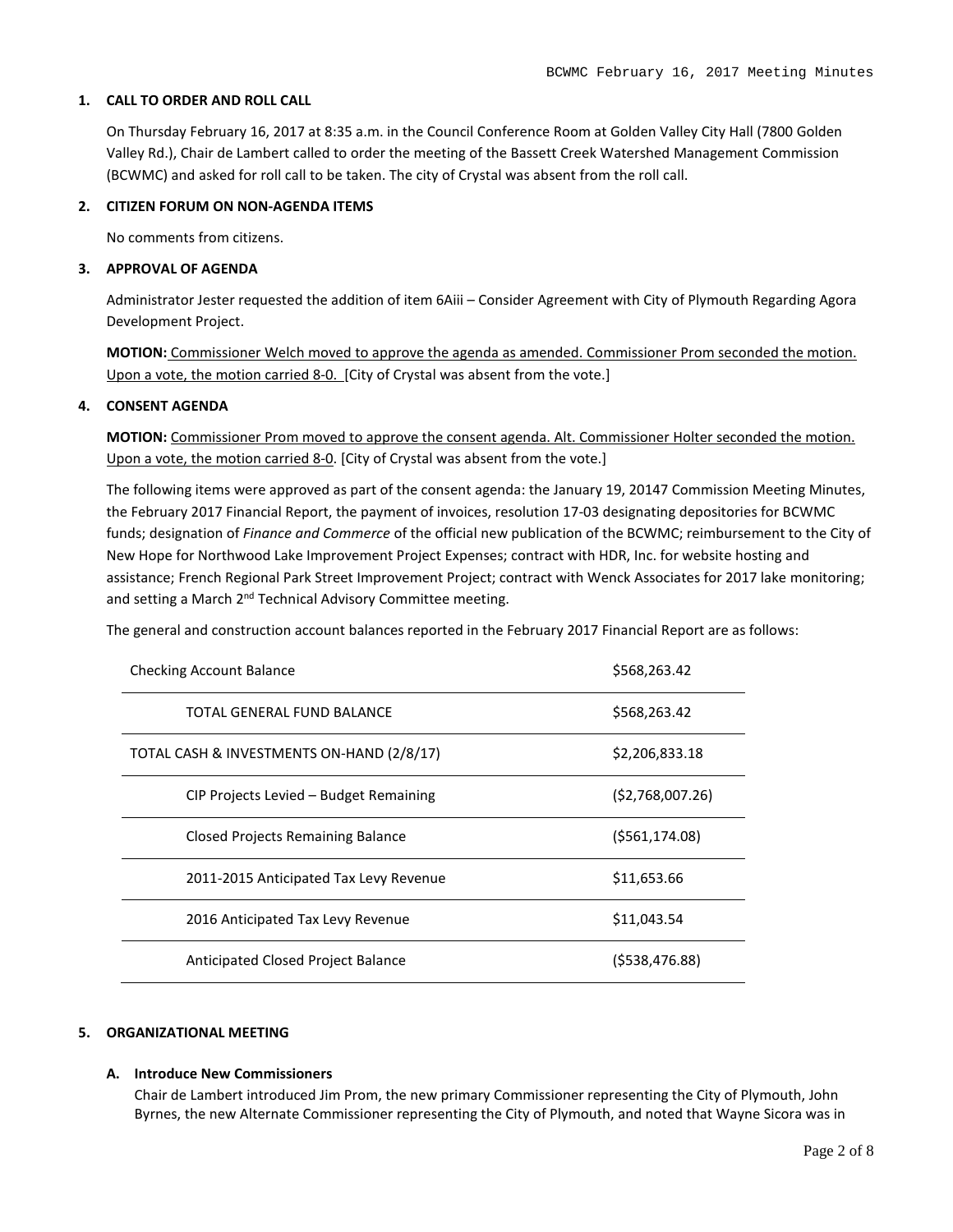attendance representing the City of Robbinsdale, now as the Alternate Commissioner.

## **B. Elect Officers**

Administrator Jester noted that although they are absent from the meeting, Commissioner Mueller had expressed interest in remaining as vice chair and Commissioner Scanlan had expressed interest in holding either the secretary or vice chair positions. Chair de Lambert reported he was willing to remain as chair but noted that if any other commissioners wanted the chair position, he was also willing to step down.

**MOTION:** Commissioner Welch moved to elect the following slate of officers: Commissioner de Lambert as chair, Commissioner Mueller as vice chair, Commissioner Scanlan as secretary, and Commissioner Harwell as treasurer. Alt. Commissioner Holter seconded the motion. Upon a vote the motion was carried 8-0. [City of Crystal was absent from the vote.]

#### C. **Review 2017 Commission Calendar and Areas of Work**

Administrator Jester reviewed the Commission's meeting calendar including business and actions that will come before the Commission throughout the year. She noted that this was not an exhaustive list, but rather a list of known business for the Commission. She also noted the various contracts the Commission has with contractors and others and she reviewed the Commission committees and their areas of work. Commissioner Welch noted that the timing of Commission business should be such that the Commission has more than one meeting to consider complicated items and asked staff to avoid bringing items to the Commission that need action at that same meeting. Commissioner Welch also noted that the 2018 Commission calendar should include a review of implementation of the 2015 Watershed Management Plan.

#### **D. Appoint Committee Members**

Chair de Lambert noted that committees perform important work for the Commission and encouraged Commissioners, Alternate Commissioners and others to be active on committees. Administrator Jester briefly reviewed the work and meeting schedule of the various committees including the Administrative Services Committee, Budget Committee, Education Committee, and the Aquatic Plant Management/Aquatic Invasive Species Committee. She also noted that there should be a liaison at the Technical Advisory Committee (TAC) meetings. The following commissioners volunteered for the following committees:

Administrative Services Committee: Commissioners Mueller, Prom, de Lambert, Harwell and Alternate Commissioner Crough.

Budget Committee: Commissioners Mueller, de Lambert, Prom, and Alternate Commissioner McDonald Black Education Committee: Commissioner Scanlan and Alternate Commissioners Holter, Byrnes, and Noon Aquatic Plant Management/Aquatic Invasive Species Committee: Commissioners Prom, Harwell, and Welch; Alternate Commissioners Holter, Byrnes, and McDonald Black; TAC members Tom Hoffman and Derek Asche

As for a commissioner liaison to the TAC meetings, a commissioner/alternate commissioner will be appointed when the TAC meeting is set. Commissioner Harwell indicated she would like to attend when possible. Commissioners agreed it is important to have commissioners represented at all TAC meetings.

**MOTION:** Commissioner Prom moved to approve the entire slate of committee members as shown above. Commissioner Welch seconded the motion. Upon a vote the motion carried 8-0. [City of Crystal was absent from the vote.]

#### **E. Consider Approval of January Administrator Invoice**

Administrator Jester reported that per her contract that expired at the end of January, she was limited to invoicing the Commission a total of \$5,150 per month. She noted that in months where she worked more than that amount, as was the case in January, she would carry over exceedances to a future month. However, she noted that because the end of January was the end of the Commission's fiscal year, she didn't think it was appropriate to carry over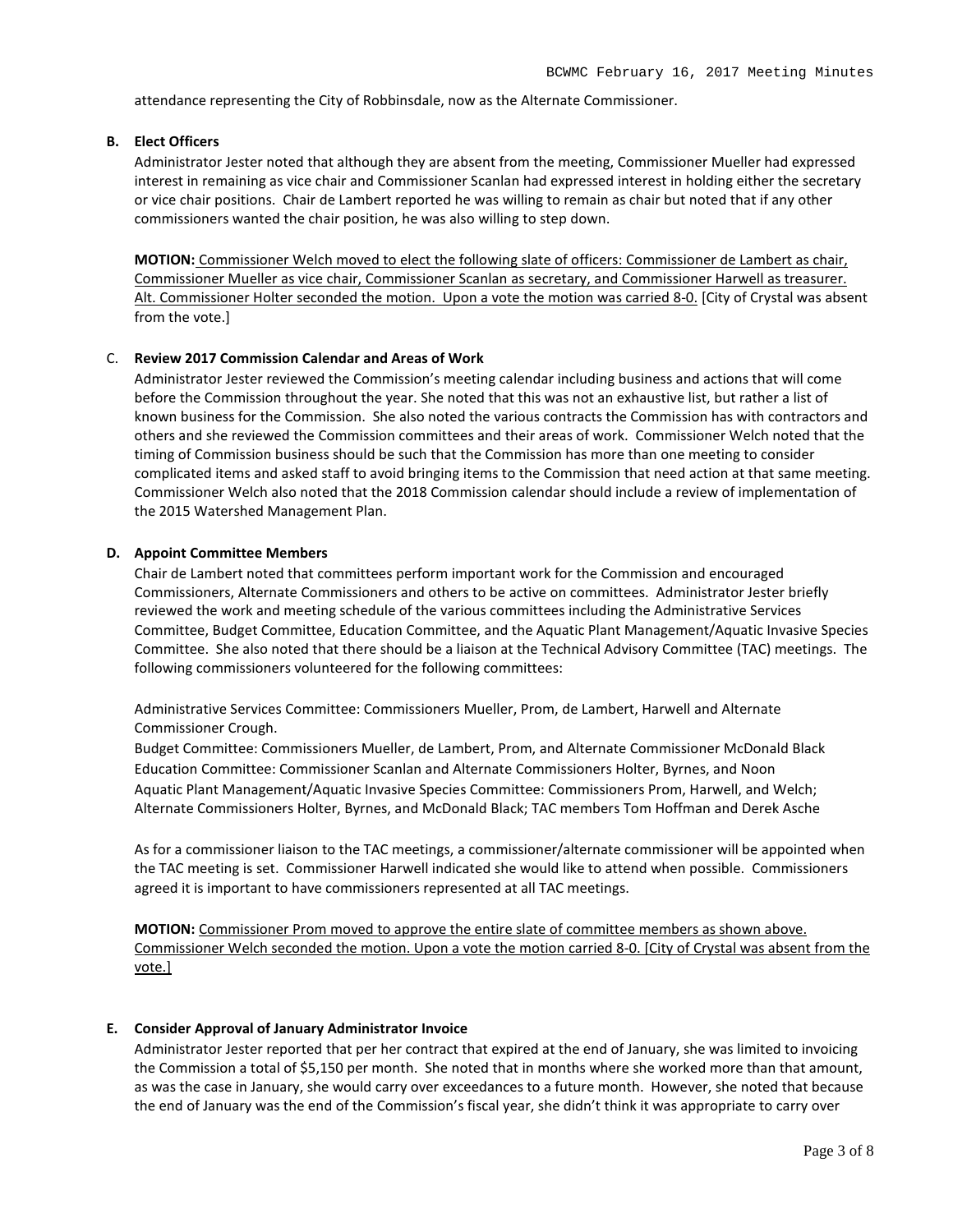exceedances to a future invoice and that payment of the invoice does not result in the Administrator's budget line being over budget. She noted that her current contract now has an annual not-to-exceed amount rather than a monthly limit.

**MOTION:** Commissioner Welch moved to approve payment of the Administrator's January invoice. Commissioner Prom seconded the motion. Upon a vote the motion carried 8-0. [City of Crystal was absent from the vote.]

### **F. Review and Consider Approval of Year End Financial Report**

Administrator Jester reviewed the year-end financial statement of the Commission, noting that although some items were over budget, other items were under budget. She noted that although the budget appears to have a deficit of more than \$18,500, there was over \$41,000 of unbudgeted revenue due to the Met Council grant for the Harrison Neighborhood Project, and income from Met Council as reimbursement for Commission work on the SWLRT and Blue Line LRT. Consequently, the Commission ended the year with a \$22,725 surplus. Commission Engineer Chandler noted that it's difficult to predict and the Commission has no control over the number and complexity of development reviews. There was some discussion and question about whether or not the Commission's review fees are adequate to cover costs. Staff was directed to review the fee structure and make a report at a future meeting. Commissioner Harwell volunteered to help make the website and instructions for developers easy to understand in the hopes of minimizing pre-submittal discussions with developers.

**MOTION:** Commissioner Welch moved to accept the year-end financial statement and pay the invoices. Commissioner Prom seconded the motion. Upon a vote the motion carried 8-0. [City of Crystal was absent from the vote.]

## **G. Review Open Meeting Law**

Legal Counsel Gilchrist briefly reviewed the open meeting law provisions and reminded commissioners not to "reply all" on emails in order to avoid a substantive discussion outside of a public meeting. Commissioner Prom asked to be blind copied on emails to the whole commission.

#### **6. BUSINESS**

#### **A. Agora Development**

#### **i. Consider Approval of Development Plans**

Commission Engineer Chandler reviewed the Agora project review memo, beginning with an overview of previous Commission action. She noted this review summary addresses the development requirements on the Agora development site only, not the wetland restoration planned for on the city parcel south of the Agora site and part of the CIP project. She reported the Agora project includes full demolition and reconstruction of the Four Seasons Mall site and that redevelopment will include nine (9) individual buildings, parking, drives, stormwater features, etc. She reported the proposed project includes approximately 17.1 acres of grading and results in an increase of impervious surface by 0.13 acres. She noted that although staff has multiple recommendations and needs further information for some project components, she feels comfortable with the plans and recommends conditional approval with comments in the attached engineer's memo.

Engineer Chandler noted there are several stormwater management practices within the development including infiltration, filtration basins, stormwater pond, wetland walk, and permeable pavers. She reported that the stormwater pond on the south end of the site includes an iron-enhanced bench and meets all of the pollutant removal required for the Agora development and that other BMPs go "above and beyond" pollutant removal requirements. She reported that the developer was given the new XP-SWMM model for use in hydrologic modeling and informed about the higher flood elevations resulting from the model. She also reported that the developer used "flexible treatment option #2" within the MIDS flowchart because soil conditions wouldn't allow enough infiltration.

Noting that there were numerous concerns with the development, the Commission Engineer walked through the comments and conditions in the engineer's memo. She indicated that she felt comfortable with the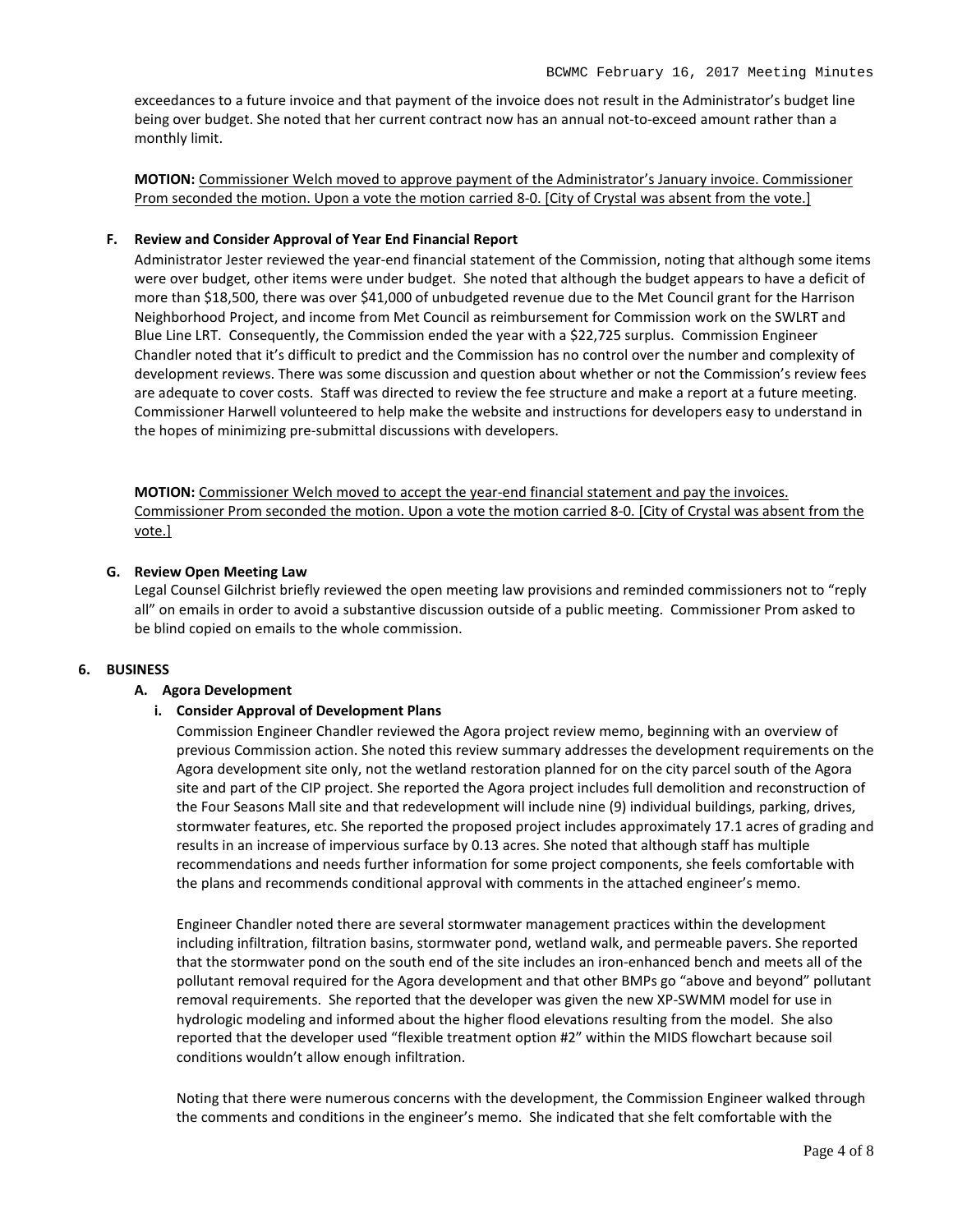design because despite the numerous comments, it was nearly fully designed. She noted that the Commission could require that revised plans come to a future Commission meeting or could be approved administratively once all conditions are met. Administrator Jester noted that the agreement with Rock Hill Management to receive CIP funding was predicated on complete design plans for the Agora development and the wetland restoration project that show at least 100 pounds of phosphorus will be removed "above and beyond" the 14.88 pounds of phosphorus removal required for the Agora development.

There was discussion about the importance of on-going maintenance. Commissioner Welch noted that the requirement for only 10 years of maintenance in the draft agreement between the Commission and Rock Hill Management is too low. Mr. Asche with the City of Plymouth noted that maintenance enforcement is the responsibility of the city and that maintenance on the property into perpetuity will be stipulated in the developer's agreement and recorded with the County to follow land ownership. Mr. Asche also reported that a detailed operations and maintenance manual will be needed from the developer due to non-typical practices being used. Further, Mr. Asche noted that on-going maintenance of the wetland restoration portion of the project would be carried out by the city, typical to other Commission CIP projects.

Commissioner Welch requested the addition of a condition requiring the Commission Engineer to receive a copy of any DNR permits issued for the project.

There was discussion about the importance of an appropriate chloride management plan and when that plan should be submitted. There was also discussion regarding wetland buffers and the wetland restoration project (which is being considered through the CIP process and is not part of the Agora development plans). Mr. Hink with Solution Blue reported that the wetland restoration plans are approximately 80% complete and that buffer requirements will be followed. There were further assurances from the Commission Engineer that the plans submitted were very close to being 90% complete. She indicated that if significant concerns arose she would bring the plans back to the Commission.

Although it was agreed the submission of a chloride management plan should not hold up the approval of the development plans, Commissioner Harwell requested that a condition for approval be added indicating that the developer is strongly encouraged to develop a chloride management plan.

**MOTION**: Commissioner Welch moved to approve the Agora development with conditions as presented in the Commission Engineer's memo and with the added condition of strongly recommending development of a chloride management plan and the added condition that the Commission Engineer receive a copy of any DNR permits issued for the project and that there is documented ownership of the property by the developer. Commissioner Prom seconded the motion. Upon a vote the motion carried 8-0. [City of Crystal was absent from the vote.]

#### **ii. Consider Agreement with Rock Hill Management**

Commission Legal Counsel Gilchrist walked through several provisions of the agreement and noted that it had been through several iterations. He noted that a separate agreement was developed with the City of Plymouth to ensure development of the wetland restoration piece of the CIP project (see item 6Aiii below).

**MOTION:** Commissioner Welch moved to approve the execution of a final agreement with Rock Hill Management with three provisions: 1) that the agreement secure permanent maintenance of the stormwater best management practices on the Agora development and the wetland restoration project; 2) that the plans and specifications in Exhibit C be at the 90% level and submitted to the Commission Engineer; and 3) that the Commission Legal Counsel and Administrator consider comments from himself prior to finalization of the agreement. Alternate Commissioner Sicora seconded the motion.

There was discussion on the motion: Commission staff noted that the condition requiring 90% plans for both the Agora development and the wetland restoration piece is likely to hold up execution of the agreement. It was reiterated that the reimbursement of CIP funds is contingent on the final plans showing removal of 100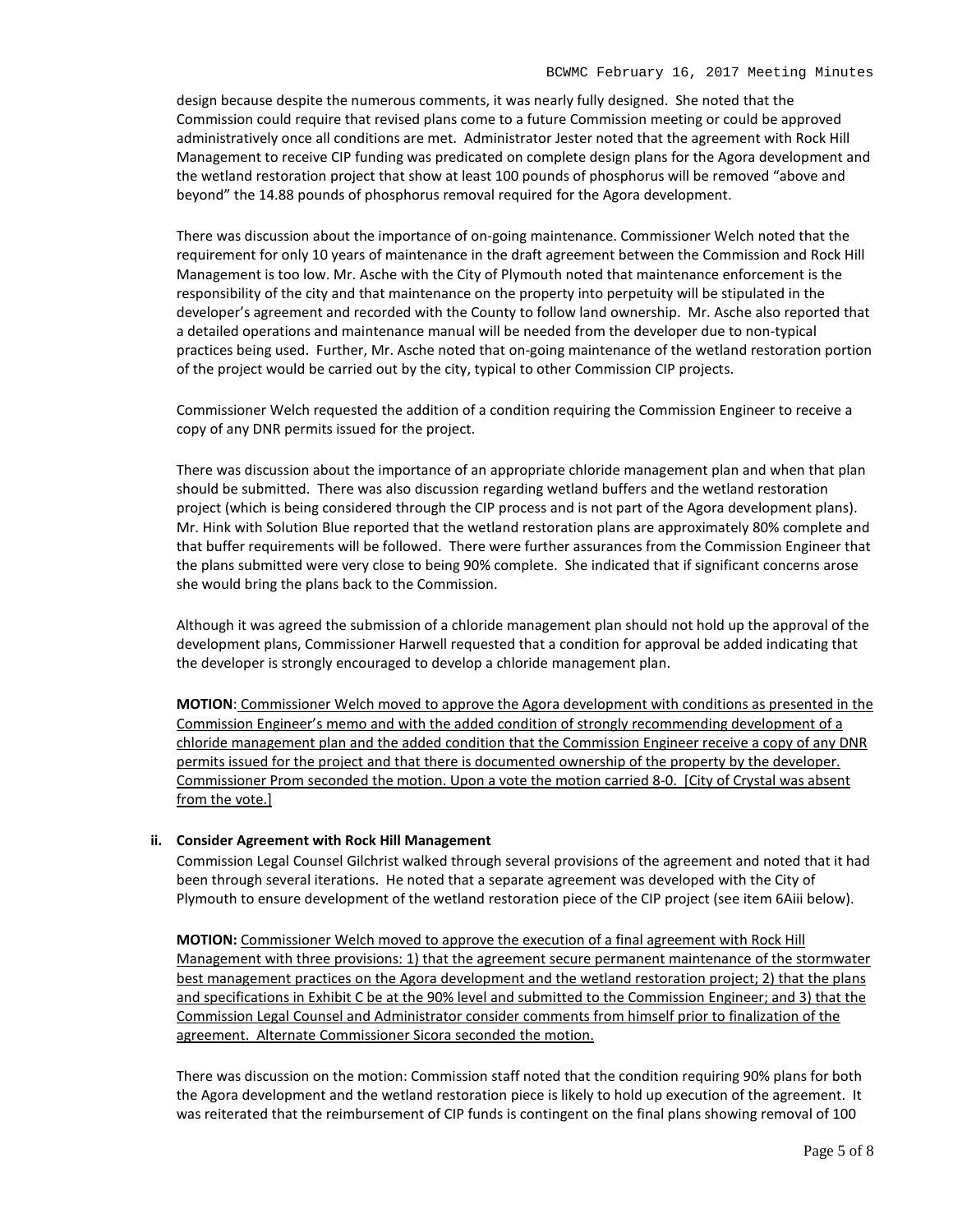pounds of phosphorus above and beyond the required pollutant removals for the site. Staff with Rock Hill Management noted that the signed agreement is crucial to the complex financing for the land purchase and development which has a closing date slated within the next few days. Staff with Solution Blue noted that the wetland restoration plans are nearing completion. Chair de Lambert noted that he was in meeting where the wetland restoration concept plans were presented and that he feels comfortable with the overall concept. Engineer Chandler noted that the Commission will still see the plans for the wetland restoration project just as 90% plans are presented for any other CIP project.

Commission Welch withdrew his second provision from his motion, Alternate Commissioner Sicora agreed with the change. Upon a vote the motion carried 8-0. [City of Crystal was absent from the vote.]

## **iii. Consider Agreement with City of Plymouth**

Administrator Jester noted the draft agreement emailed to Commissioners earlier in the week was still considered draft and had not yet been reviewed by the City of Plymouth. Commission Legal Counsel Gilchrist reported that the major provisions of the agreement with Plymouth include allowing the Agora development a construction easement to the wetland site to construct the wetland restoration project; to allow Commission staff access for inspections; and requires the city to provide ongoing maintenance of the wetland restoration project.

**MOTION**: Commissioner Welch moved to approve the agreement with the City of Plymouth with the above provisions and an additional provision requiring that the City of Plymouth require ongoing maintenance of the stormwater best management practices on the Agora development site; and authorization for the Chair and the Secretary to execute such an agreement once it is in final form as approved by the Commission's Attorney and the City of Plymouth. Commissioner Harwell seconded the motion. Upon a vote the motion carried 8-0. City of Crystal was absent from the vote.]

[Commissioner Welch departs the meeting.]

#### **B. Receive Presentation on 2016 Water Quality Monitoring Results**

Commission Engineer Chandler introduced Meg Rattei with Barr Engineering who has been collecting and analyzing water quality data for the Commission for decades. Ms. Rattei gave a brief presentation on the 2016 monitoring results from Medicine Lake, Crane Lake and Northwood Lake. She reported that Medicine Lake does not meet water quality standards and that oxygen levels at the lake's bottom are very low which allows for the release of phosphorus from the sediment.

[Commissioner Harwell departs the meeting. Alt. Commissioner McDonald Black assumes Golden Valley representation.]

Ms. Rattei reported that Medicine Lake met the standard for chlorides, has a history of problems with high amounts of curlyleaf pondweed, and would not meet a standard for biological integrity.

Ms. Rattei reported that Crane Lake generally meets water quality standards although chloride levels are increasing and are well above the average chloride levels found in other Metro lakes. She also noted that zooplankton levels are declining, likely due to increasing chlorides.

Ms. Rattei reported that Northwood Lake does not meet water quality standards for total phosphorus, sometimes meets the standard for chlorophyll, and that its water clarity is declining at a statistically significant rate. She noted the lake did not meet chloride standards in April but that the aquatic plant community appears to be improving.

Administrator Jester noted the new water quality report format, developed by Barr Engineering. She indicated the new reports include easy to read graphs, and uses photos and language for a lay person.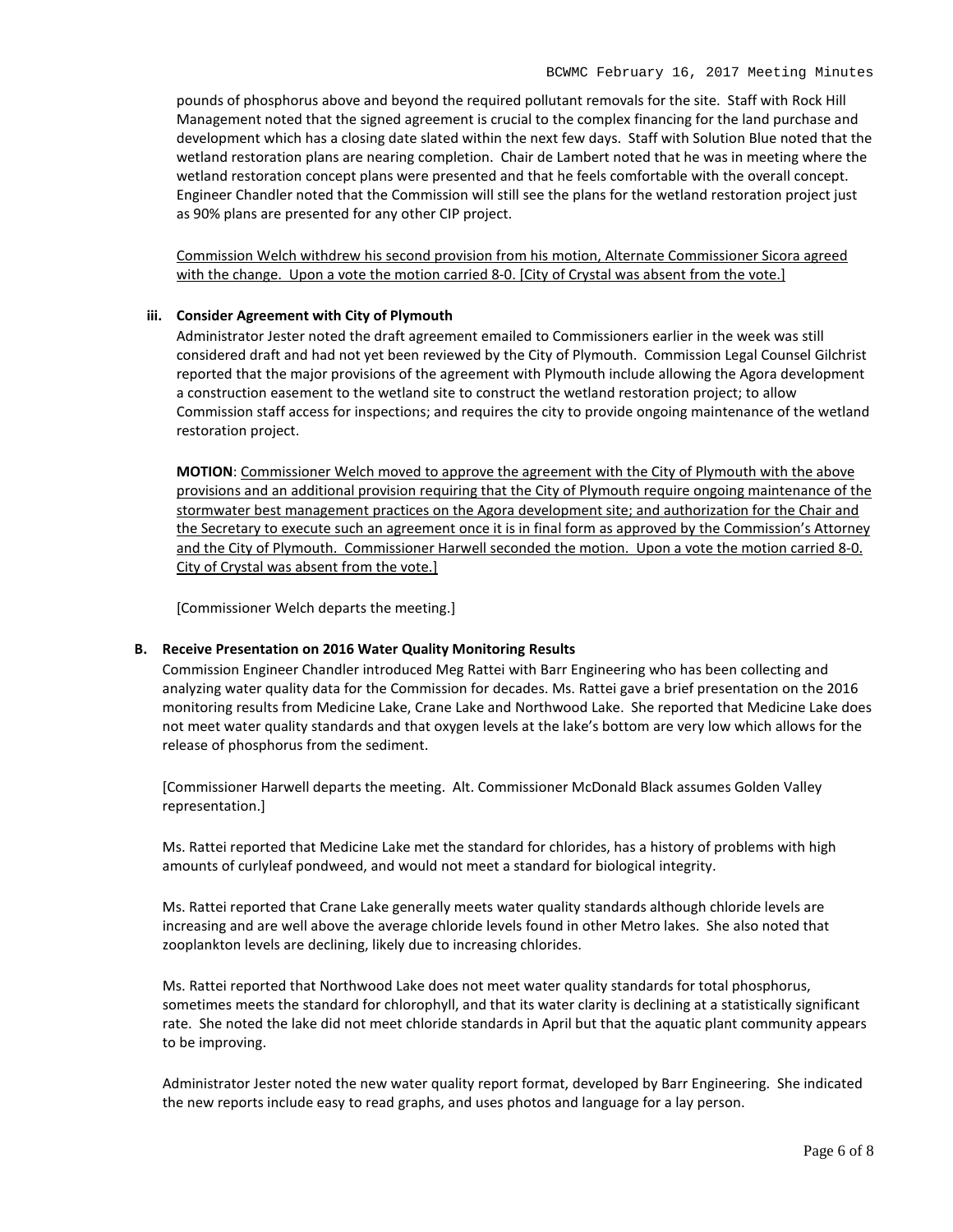#### **C. Consider Recommendation from Aquatic Plant Management/Aquatic Invasive Species Committee**

Administrator Jester reported that although there is still some work needed by the APM/AIS committee to refine and prioritize their complete recommendations for the Commission, at this time the committee recommends that the Commission partner with the City of Plymouth and Three Rivers Park District to perform herbicide treatments of curlyleaf pondweed (CLP) in Medicine Lake in 2017 and that the Commission contribute up to \$20,750 (not to exceed amount) from its APM/AIS Budget for the treatment. She noted that the committee felt comfortable with this recommendation because Medicine Lake has an approved total maximum daily load study identifying curlyleaf pondweed control as a phosphorus-reducing activity, and that the Commission has funding partners for the treatment. She noted the committee does not recommend that the Commission treat curlyleaf pondweed in lakes without an approved management plan or without funding partners.

**MOTION:** Commissioner Prom moved approval for the Commission to partner with the City of Plymouth and Three Rivers Park District to perform herbicide treatments of curlyleaf pondweed in Medicine Lake in 2017 and that the Commission contribute up to \$20,750 from its APM/AIS Budget for the treatment. Alternate Commissioner McDonald Black seconded the motion. Upon a vote the motion carried 7-0. [Cities of Crystal and Minneapolis were absent from the vote.]

#### **D. Receive Presentation of New Educational Displays**

Administrator Jester introduced Dawn Pape and reminded Commissioners that at their meeting last July, the Commission entered into an agreement with Ms. Pape to develop new educational display materials for the Commission's use. Ms. Pape briefly described and presented some of the new materials and noted more were available to view outside the meeting room. Administrator Jester noted the new materials would be used for the upcoming Plymouth Home Expo.

#### **E. Consider Contract with Dawn Pape for Administrative Services**

Administrator Jester recommended that the Commission continue to partner with Dawn Pape on a variety of tasks that were previously performed by the Recording Secretary, Amy Herbert. She noted the agreement for administrative services, including taking meeting minutes, was reviewed by the Commission's Legal Counsel and would be funded through the Administrative Services budget line item.

**MOTION:** Commissioner Prom moved approval of the agreement with Dawn Pape for administrative services. Alternate Commissioner Sicora seconded the motion. Upon a vote the motion carried 7-0. [Cities of Crystal and Minneapolis were absent from the vote.]

#### **F. Review Letters of Interest Proposals for Legal and Technical Services**

Administrator Jester reported that in December, the Commission submitted a solicitation for proposals for legal and technical engineering services to comply with State Law. She reported the Commission received one proposal (from Kennedy Graven) for legal services and four proposals for engineering services from Barr Engineering, Northern Technologies LLC, Rani Engineering, and Cardno.

**MOTION:** Alternate Commissioner McDonald Black moved that the Commission continue contracting with Kennedy Graven for legal services and Barr Engineering for technical engineering services. Alternate Commissioner Sicora seconded the motion. Upon a vote the motion carried 7-0. [Cities of Crystal and Minneapolis were absent from the vote.]